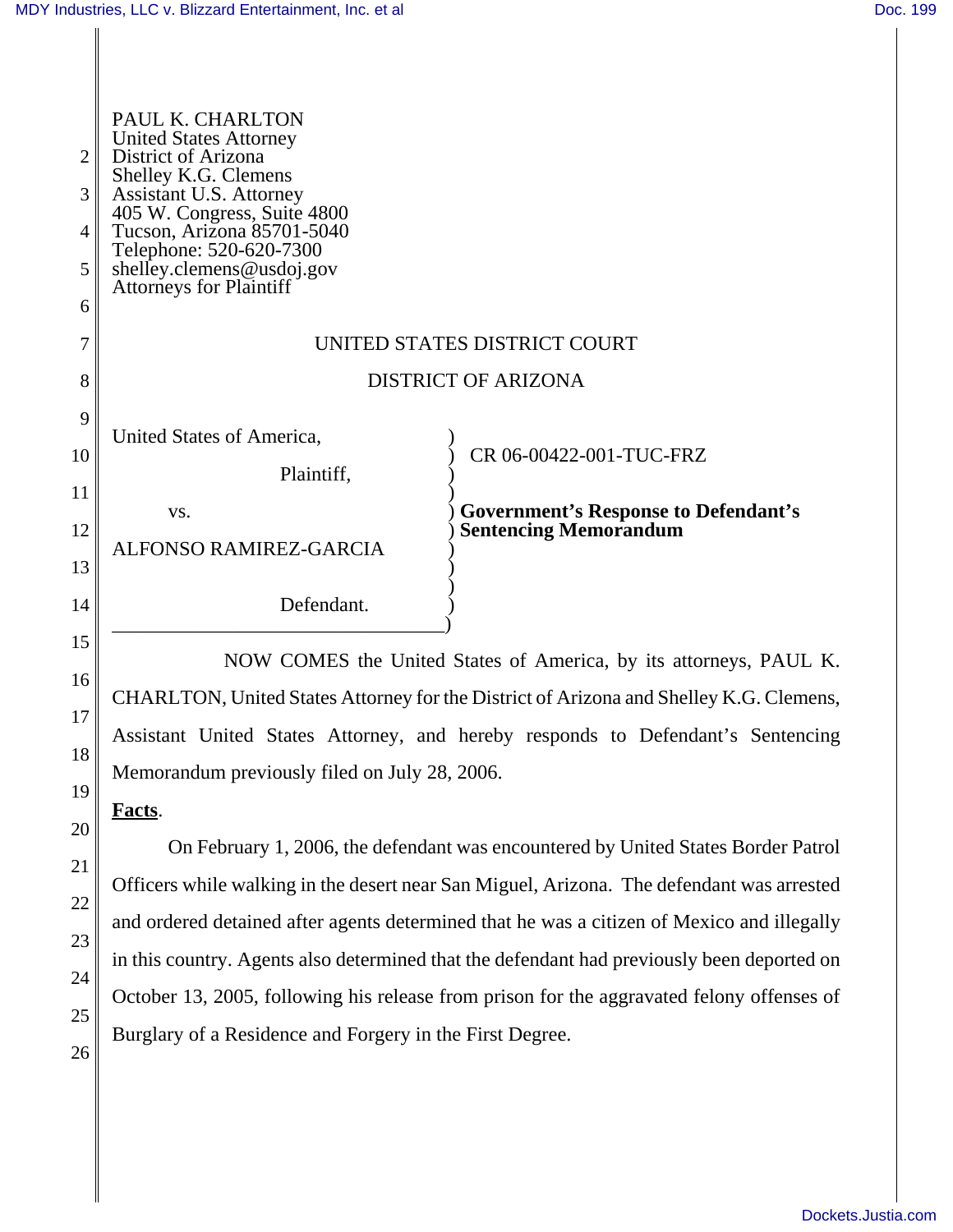2 3 4 5 The defendant entered a plea of guilty to the original indictment charging Illegal Entry into the United States, 8 U.S.C. §1326(a), 8 U.S.C. §1326(b)(2). The presentence investigation report calculates the defendant's offense level at 21 and his criminal history category at III, to which there are no objections by either party. Pursuant to the plea agreement, the applicable range of punishment is 33 to 41 months.

#### 6 **Government's Position**:

7 8 9 10 11 12 The government respectfully requests that this Court sentence the defendant pursuant to the recommendation of the Department of Probation. The recommended sentence of 37 months takes into account the defendant's criminal history, and the aggravating factors surrounding his prior convictions. In addition, a sentence higher than the minimum would reflect an additional aggravating factor that the defendant re-entered this country only four months after his prior removal.

### 13 **Analysis:**

#### 14 **A Sentence Within the Guidelines Range is Appropriate and Reasonable**

15 16 17 18 19 20 The Sentencing Reform Act of 1984 created the United States Sentencing Commission as an independent agency of the judicial branch. The primary purpose of the United States Sentencing Commission was to "establish policies and practices for the federal criminal justice system that will assure the ends of justice by promulgating detailed guidelines prescribing the appropriate sentences for offenders convicted of federal crimes." *United States Sentencing Guidelines* Section 1A1.1 Commentary.

21 22 23 24 25 The United States Sentencing Commission established the guidelines to aid Courts in implementing the statutory factors listed in 18 U.S.C. 3553(a). Under Section 3553(a), the sentence imposed must reflect the seriousness of the offense, promote respect for the law, provide just punishment, afford adequate deterrence, and protect the public. In *United States v. Wilson*, 2005 WL 78552 (D.Utah Jan. 13, 2005), the Court held that because the

26

2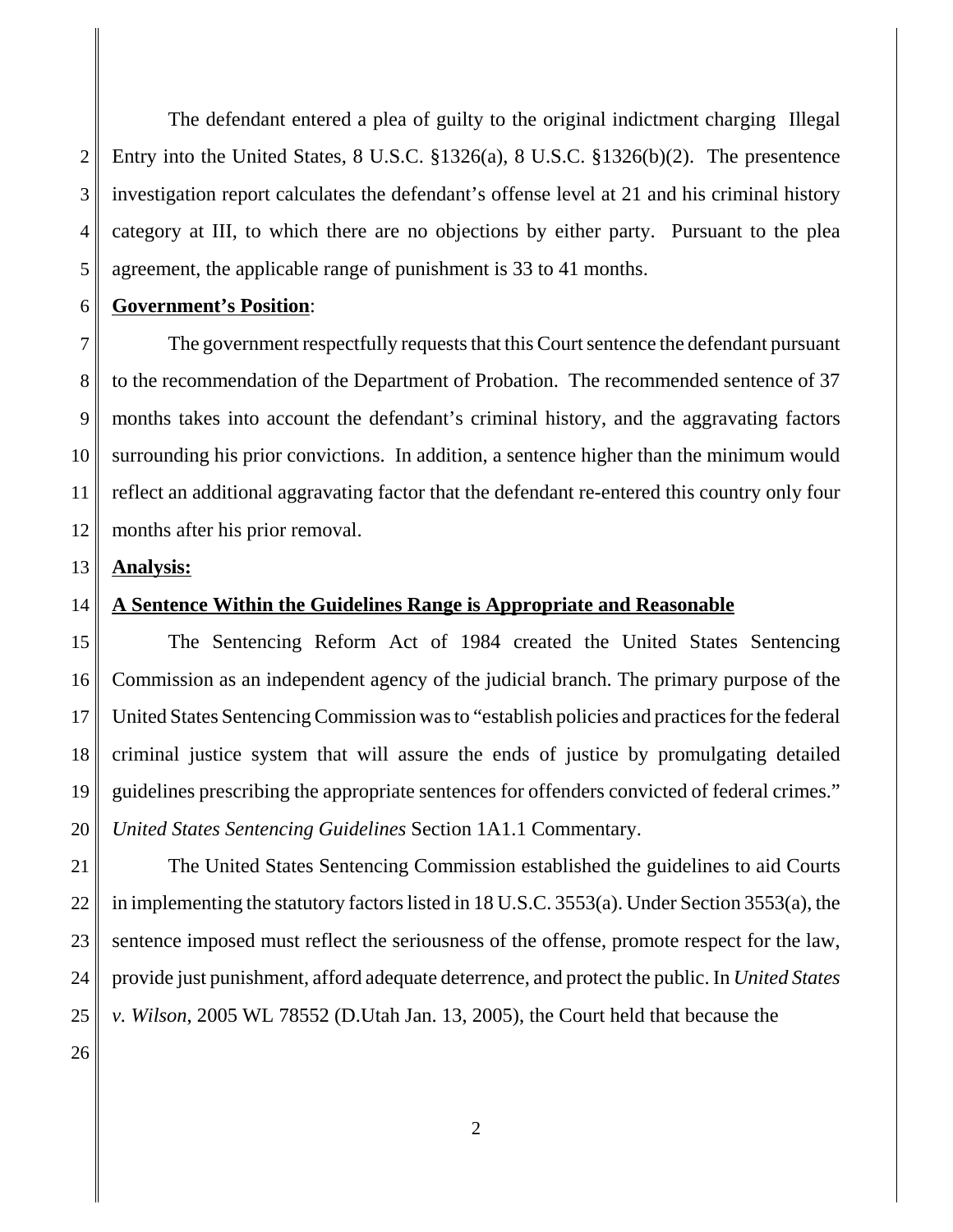2 3 4 5 6 7 8 "Sentencing Commission has promulgated and honed the Guidelines to achieve the purposes of Section 3553(a), "considerable weight should be given to the Guidelines in determining what sentence to impose." The sentencing court must also consider "the need to avoid unwarranted sentencing disparities among defendants with similar records who have been found guilty of similar conduct. 18 U.S.C. 3553(a)(6). A court that imposes a sentence outside the applicable advisory Guidelines range must state "with specificity" both at sentencing and in the written judgment and commitment order its reasons for doing so. 18 U.S.C. 3553(c).

9 10 11 12 13 14 15 16 There have been many cases interpreting the propriety of using the federal Sentencing Guidelines as a starting point or a presumptive test to determine reasonableness. United States v. Diaz-Argueta, 447 F.3d 1167 ( $9<sup>th</sup>$  Cir.2006) ("..the District Court started out properly by calculating on the record the applicable Guideline range.") Those cases show the federal Sentencing Guidelines still play an important role in the District Court's determination of what an appropriate sentencing range should be. United States v. Cantrell, 433 F.3d 1269, 1280 (2006). See also, United States v. Menyweather, 431 f.3d 692, 696-97 (2005).

17 18 19 20 21 The Ninth Circuit held in United States v. Cantrell 433 F.3d 1269 (2006), that "District Courts still must consult the Sentencing Guidelines and take them into account when sentencing, even though they have the discretion to impose non-Guidelines sentences." Thus, generally, the District Court must first take the sentencing guidelines into account and calculate the correct Guidelines range. Cantrell at 1279.

22 23 24 25 26 The sentencing guidelines remain a factor for the court to take into consideration in determining the appropriate sentence. However, once the Court determines the correct guideline range, it must then consider the sentencing factors set forth in 18 U.S.C. §3553. The statutorily enumerated factors in 18 United States Code Section 3553, in pertinent part, are listed below.

3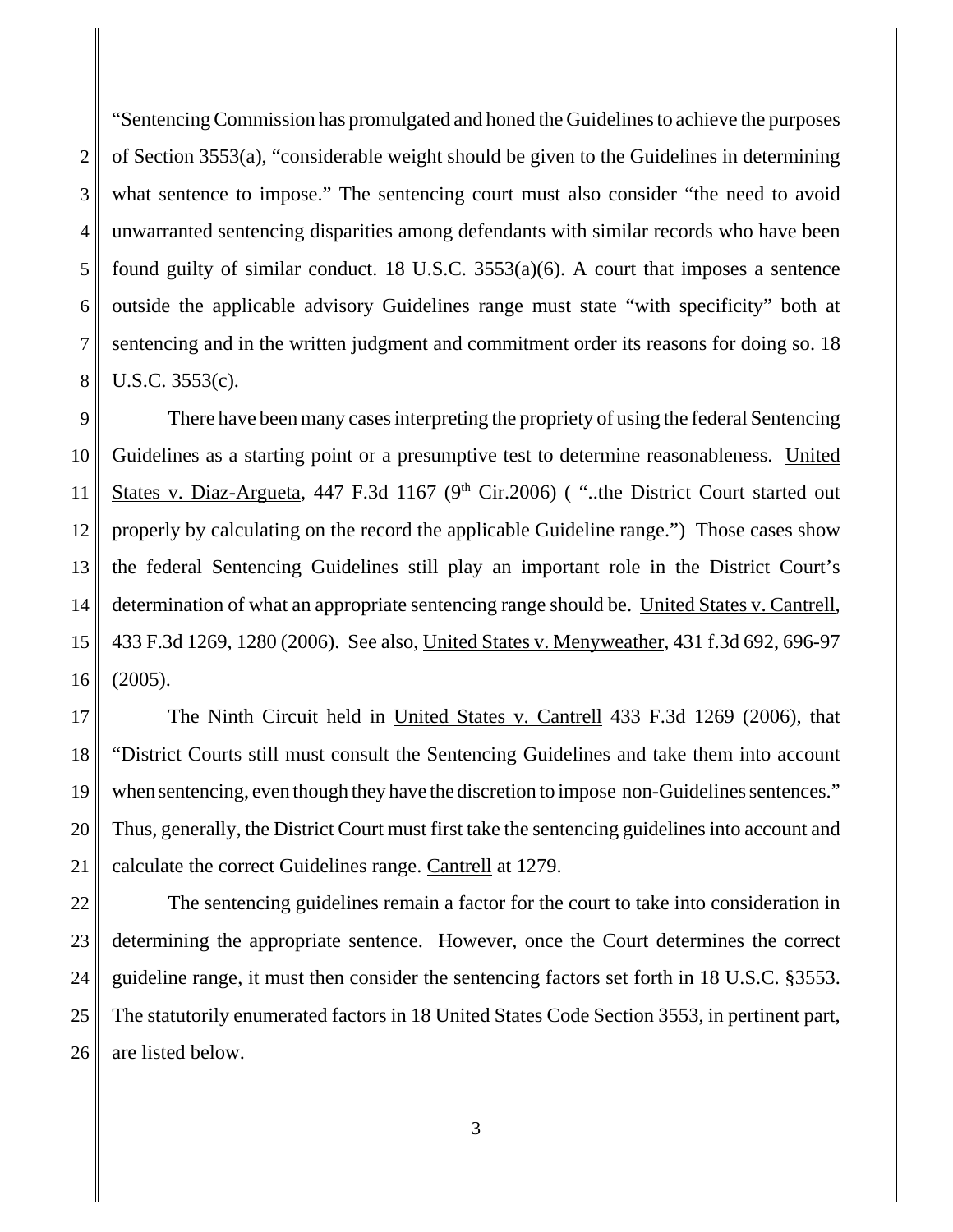## **A. The nature and circumstances of the offense and the history and characteristics of the defendant**

In the case at bar, the defendant entered a plea of guilty illegally re-entering the United States following deportation, which is enhanced by his previous conviction for an aggravated felony. The evidence shows that the defendant was only absent from this country for four months before he violated the laws of this country by attempting to sneak back in.

The defendant concurs that the guidelines as calculated are correct, however, feels that he should be sentenced to the lower end of the sentencing guidelines.

The defendant's aggravated felony convictions were for Burglary of a Residence and Forgery in the First Degree. The defendant committed these offenses while he had pending charges for Statutory Rape and Incest in the Superior Court of Hall County, Georgia. The charge of incest was dismissed once the defendant entered a plea of guilty to the Statutory Rape Charge (misdemeanor) on June 10, 2003.

The personal history and characteristics of the defendant are already taken into account in the guideline calculations. First, the defendant has some criminal history and therefore, he falls into third criminal history range for this offense level under the guideline range. A sentence of 37 months, the middle of the guideline range, recognizes both the serious nature of the offense and the social history and background of the defendant.

**B. The need for the sentence imposed to reflect the seriousness of the offense, to promote respect for the law, and to provide just punishment for the offense; to afford adequate deterrence to criminal conduct; to protect the public from further crimes of the defendant and to provide the defendant with needed educational or vocational training, medical care, or other corrective treatment in the most effective manner:**

23 24 25 26 The crime of re-entry into the United States after deportation is indeed a serious offense against the United States of America. That Congress intended it to be treated as a serious offense, is exemplified by its classification as a felony, and a range of punishment that includes up to twenty (20) years and a fine of \$250.000.00 The only way to deter this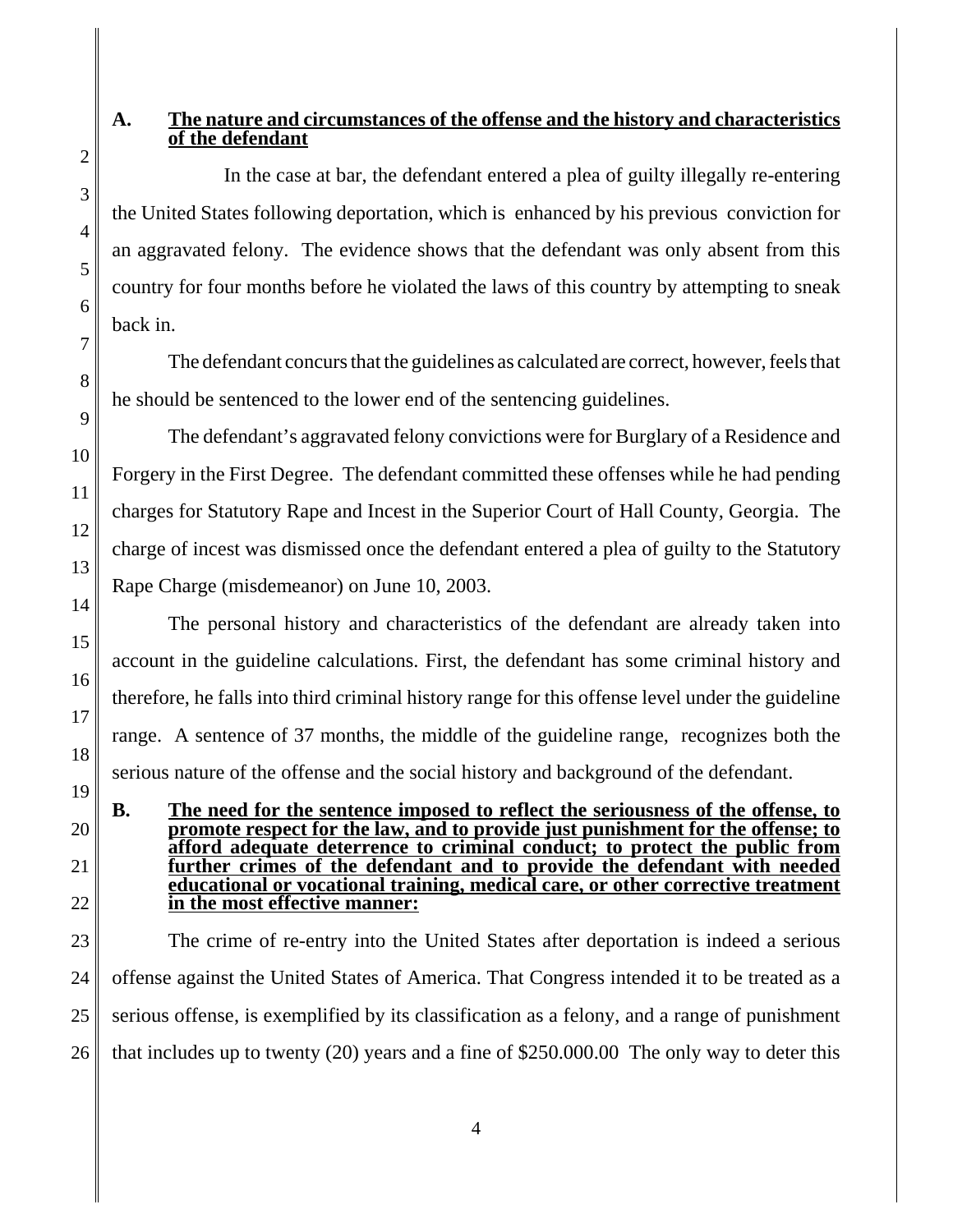type of conduct is through an appropriate prison sentence that will deter the defendant and other individuals from engaging in this type of conduct.

2

3 4 5 6 7 The defendant argues that there are certain mitigating factors that this court should take into account when determining this defendant's sentence. First, the defendant claims that the Court should consider that the defendant only re-entered this country because he had lived here all of his life. However, when looking at the defendant's criminal history and the events that led to his deportation, this factor is hardly mitigating.

8

13

14

15

16

17

18

19

20

21

22

23

24

25

26

## **C. The Kinds of Sentences Available**:

9 10 An offense level of 21 is a Zone C sentence, and thus the only sentence that is available is an sentence of incarceration.

### 11 12 **D. The Need to Avoid Unwarranted Sentence Disparities Among Defendants with Similar Records who have been Found Guilty of Similar Conduct**

The crime of Illegal Reentry into the United States after Deportation, enhanced by a prior aggravated conviction, is a crime of nationwide significance. One of the main purposes of the federal sentencing guidelines was to ensure that federal defendants convicted of the same crime with similar backgrounds were treated similarly in New York City and in Iowa. One of the safest ways to ensure that this statutory element is consistently applied for this crime across the nation is to impose a sentence within the applicable guidelines range.

# **CONCLUSION**

The defendant cites to a number of factors as to why the court should sentence the defendant to the low end of the applicable guideline range. However, none of these factors are truly mitigating. A sentence in the middle of the guideline range (37 months) under these circumstances, would be reasonable, and would accurately serve the purposes of sentencing.

Respectfully submitted this  $31st$  day of July, 2006.

PAUL K. CHARLTON United States Attorney District of Arizona